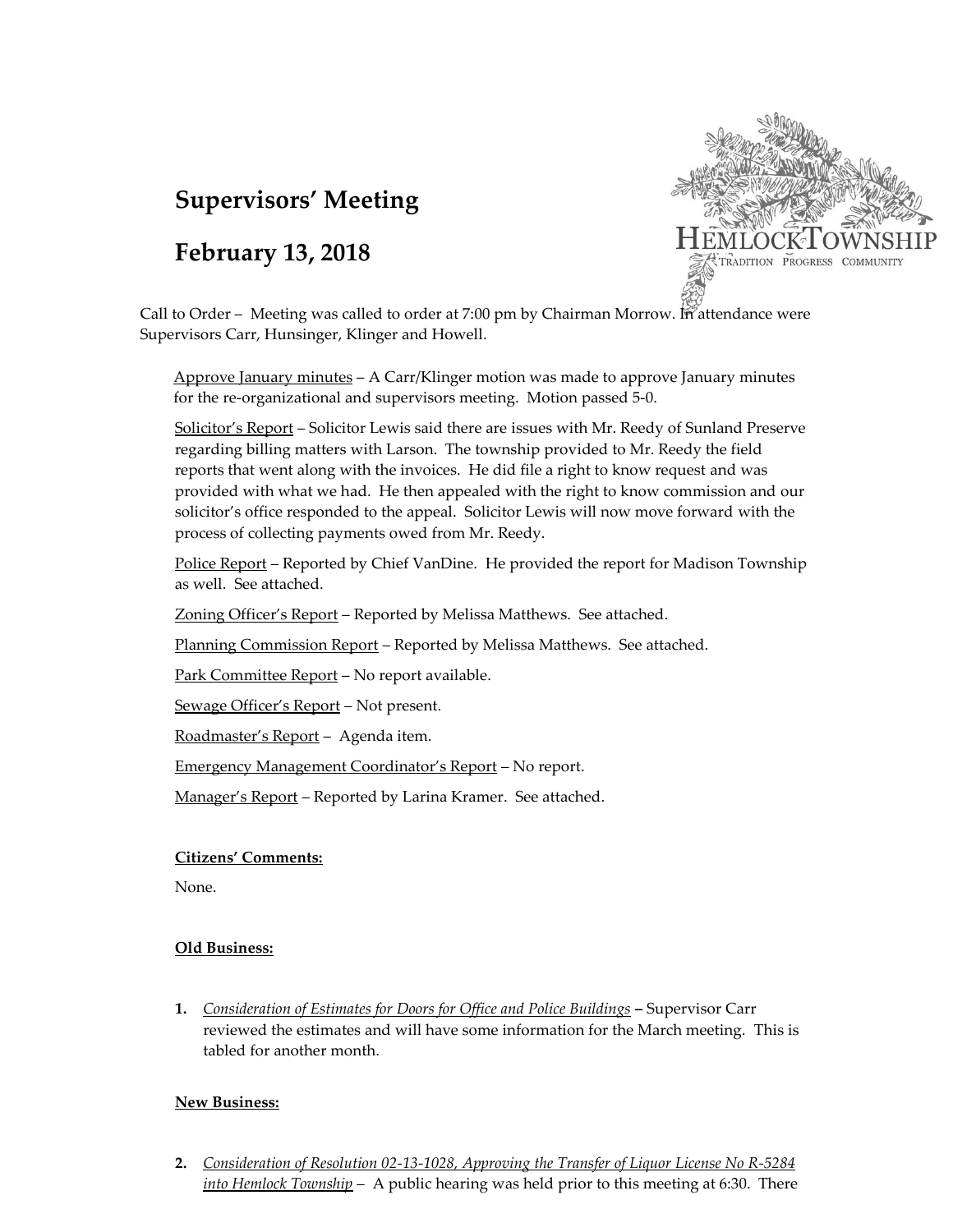was no opposition provided by the surrounding property owners. A Carr/Hunsinger motion was made to approve Resolution 02-13-2018, allowing the transfer of the liquor license R-5284. Motion passed 5-0.

- 3. *Consideration of Resolution 02-13-2018A, Adoption of the Hemlock Township Cafeteria (Section 125) Plan* – This is a yearly renewal for the employees to get a pre-tax exemption on their health plan copayments. A Morrow/Klinger motion was made to approve Resolution 02-13-2018A, allowing the township to implement the Flexible Benefits Plan. Motion passed 5-0.
- 4. Consideration of the Preliminary/Final Subdivision/Incorporation Plan for C. Howell Ms. Matthews presented the above plan to the board. She stated that the county planning commission recommended the plan be approved by the board. On a Carr/Hunsinger motion, the preliminary/final plan is approved. Motion passed 4-0 with Supervisor Howell abstaining due to the family connection with C. Howell.
- 5. *Sale of 2011 Crown Victoria* Chief VanDine would like to sell the 2011 police car. He is requesting that the board authorizes advertisement and putting it on the Municibid Auction site. On a Klinger/Hunsinger motion, authorization is given to advertise and place bid on auction site. Motion passed 5-0.
- 6. *Auditor Vacancy* Nicholas Troychock, one of our auditors, submitted his letter of resignation. On a Klinger/Morrow motion, resignation is accepted. Motion passed 5-0. Dawne Erwin recommended appointing Jozi Guzevich as an auditor until January 2019. A Klinger/Carr motion was made to appoint Ms. Guzevich as auditor. Motion passed 5- 0.
- 7. *Consideration of the Preliminary/Final Subdivision Plan for Leo J. Yodock III and Kathleen Ann Yodock and Consideration of Sewage Planning Module* – Planning commission received this plan last week. This is a subdivision off Orchard Road for 46 acres with 39 residual acres. They are requesting a conditional approval on the sewer modular that requires a signature and conditional approval for the plan that requires signature and to be notarized. On a Carr/Klinger motion, approval is given on the condition that module is signed and approval for the plan on the condition that a signature is provided, and the plan is notarized. Motion passed 4-0, with Supervisor Howell abstaining due to the family connection with C. Howell.
- 8. *Authorization to advertise for equipment and hauling to open in April* This is done on an annual basis. On a Klinger/Hunsinger motion, advertisement is authorized. Motion passed 5-0.
- 9. *Consideration of Revised Quote for Supplementation of the Code of Ordinances* After reviewing the quotes from General Codes, a Klinger/Morrow motion was made to purchase the 2019 premium package. Motion passed 5-0.
- 10. *Consideration of the Preliminary/Final Subdivision/Incorporation Plan for Jimmie Lee & Teresa Deitterick* – Property is located on MacIntosh Lane. The planning commission has recommended approval if it is signed and notarized. On a Klinger/Carr motion, conditional approval was given for the preliminary/final subdivision providing the plan is signed and notarized. Motion passed 5-0

### Other Business

Regarding the cable franchise audit, the township has received a copy of the properties list. Ms. Matthews reviewed the list, identified properties that are not in Hemlock Township and